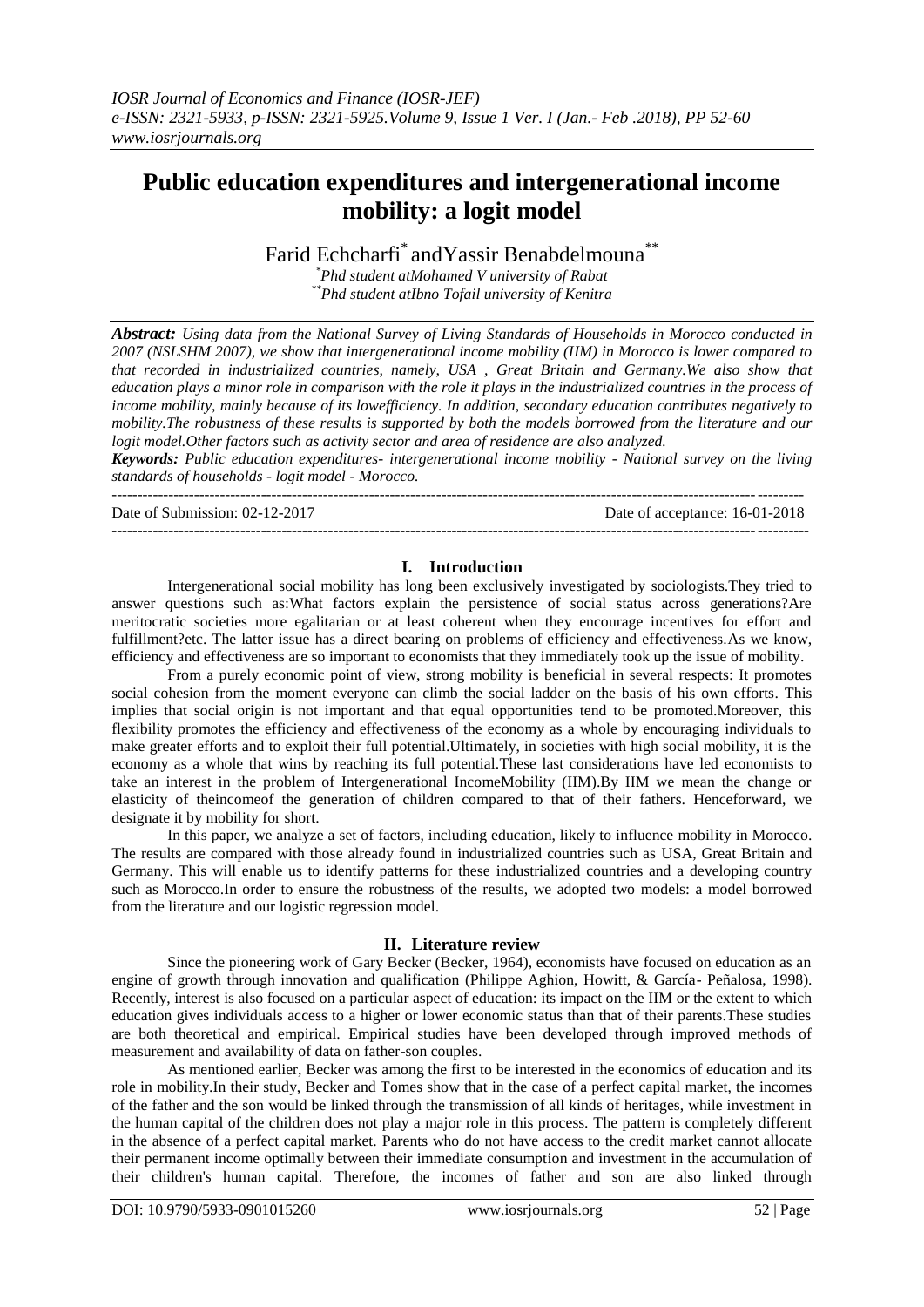education.Consequently, the education policy has a role to play in promoting the IIM by weakening the impact of transmission through investment in human capital (Becker & Tomes, 1986).

From the model of Becker and Tomes, much work has been developed.Thus, under the assumption of a complementarity between public and private education, Solon(2007) presents the IIM in terms of parental investment and state investment in the human capital of the child.According to his study, a country has a lower IIM than other countries if heritability in it is higher, investment in human capital more productive, return on human capital higher, and / or public investment in human capital less progressive.Therefore, education plays an important role in generating intergenerational persistence. In addition, Solon shows that the link between parental income and a child's human capital, as well as the return on investment in human capital, is essential in the transmission of economic status across generations.

In their study, (Checchi, Ichino, & Rustichini, 1999) demonstrate that a centralized, egalitarian school system reduces the cost of education for poor families and should, therefore, reduce income inequality and promote the IIM.They conclude that Italy, compared to the United States, has fewer income inequalities, as expected, given the type of school system, but also displays lower IIM between occupations and levels of education.The authors explore some of the reasons for this confusing result and conclude that, in a country where the family context is important for labor market success, centralized and egalitarian tertiary education does not necessarily promote the poor but, in fact, it can deprive them of a fundamental tool to prove their talent and compete with rich children.

(Blanden, Gregg, & Machin, 2005) point out that the IIM in Britain is not only declining, but also is lower than in other developed countries. In a more recent paper, (Blanden, Gregg, & MacMillan, 2013), family income is found to be more closely related to sons' results for a cohort born in 1970 than those of a cohort born in 1958.This result is in sharp contrast to the conclusion based on the social class for which the IIM is stable.To explore the reason for this divergence, the authors derive a formal framework for the IIM, as measured by family income or IIM gains as measured by social class.Based on this framework, they then test several alternative hypotheses to explain the difference between trends. They find evidence of an increase in the intergenerational persistence of the permanent component of income that is unrelated to class and they reject the assumption that the decline in the IIM of incomes is a consequence of the poor measure of family income in the 1958 cohort.

(Schad, 2016) demonstrates that the German society is more mobile and less unequal compared to the US and Great Britain.He also concludes that social origin and the return on investment of human capital mainly influence the level of investment in human capital, thus, determining the strength of the parent-child economic link. By capturing this causality, he empirically tests the influence of potential factors; such as education, on the parent-child economic link in Germany.He concludes that, accounting for 20 percent of the intergenerational immobility of income in Germany, education is the most important channel through which economic advantage and disadvantage are transmitted across generations.Education and occupation together are responsible for 40 percent of the existing immobility.

#### **Part I: Model borrowed from the literature applied to Moroccan case**

In this part, we apply a model borrowed from the literature to the Moroccan case.Mobility is measured by the income elasticity of the generation of the son compared to that of the generation of fathers.Then, a set of factors such as education, area of residence ... are examined in the light of their contribution to the mobility process.In order to compare the results to those found for the USA, England and Germany, we tried as much as possible to retain the same factors. However, given the importance of the rural population in the case of Morocco, we also selected the area of residence as an explanatory factor of the mobility process.

# **Measuring mobility**

The IIMis commonly measured in the literature either by the income elasticity of the son generation relative to that of the parent generation (noted β) or by the coefficient of correlation between the two incomes (denoted ρ).On the other hand, in most of the same literature, a log-linear relationship is assumedbetween the two intergenerational incomes.We then borrow the same way to derive the elasticity β from the following simple regression:

$$
Log Y_i^C = \alpha + \beta Log Y_i^C + \epsilon \quad (1)
$$

The constant  $\alpha$  represents the logarithmic mean of the income of the generation of sons with a logarithm of zero parental income,  $Y^C$  the income of the son,  $Y^P$  the income of the parent, i represents a dynasty. Finally,  $\varepsilon$  is the error term. The following relation can then represent the elasticity β:

$$
\beta = \frac{Cov(log Y_i^C, log Y_i^P)}{\sigma_P^2}
$$
 (2)

 $\sigma_p$  is the standard error of parental income.

The intergenerational income correlation coefficient  $\rho$  is defined by the following formula: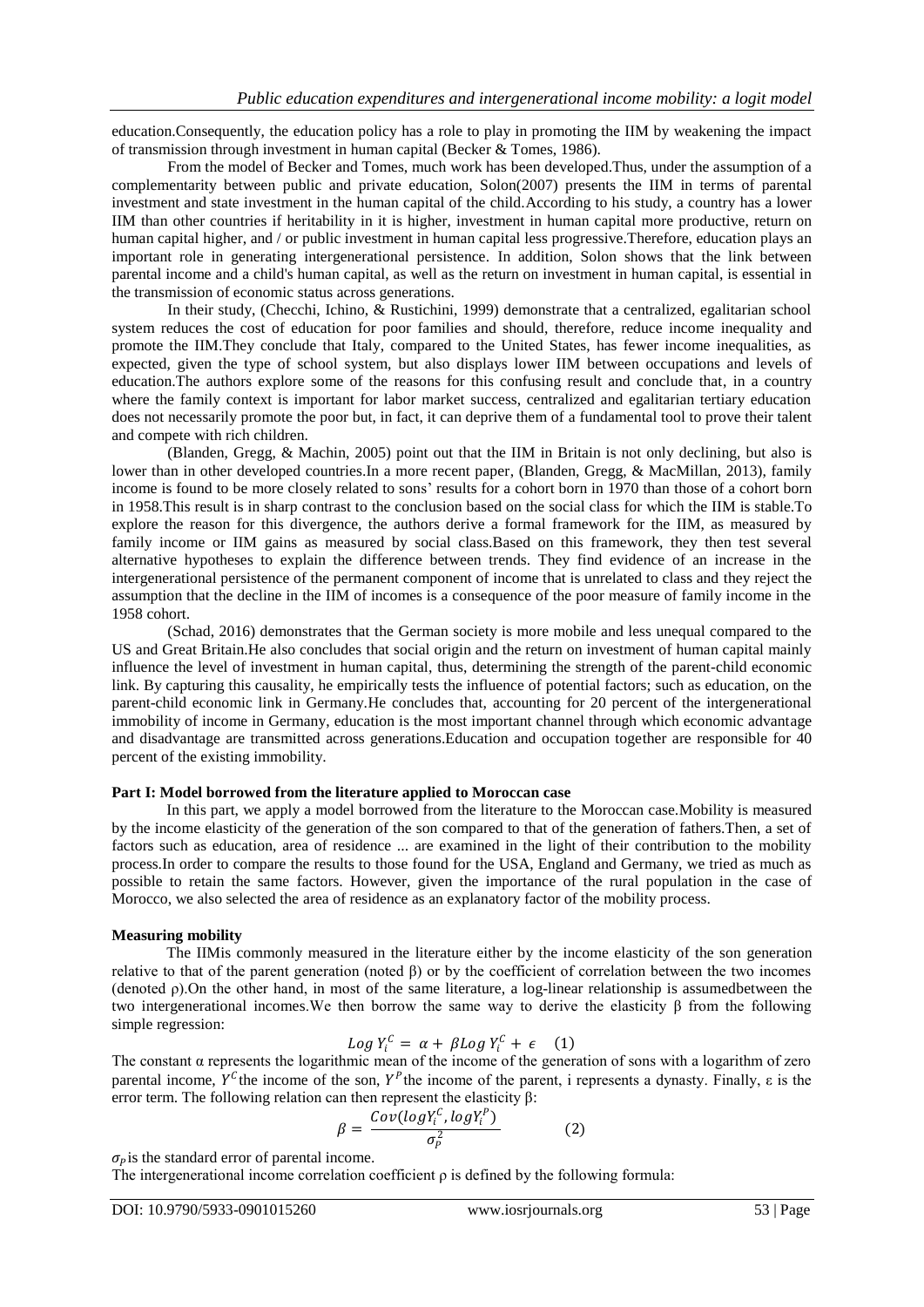$$
\rho = \frac{Cov(log Y_i^C, log Y_i^P)}{\sigma_P. \sigma_C} \tag{3}
$$

 $\sigma_c$  is the standard deviation of the income of the sons generation.

From the two relations (2) and (3), we deduce another one that make possible to relate the two measuring instruments, which will allow us a certain number of analyses.

$$
\rho = \beta \cdot \frac{\sigma_P}{\sigma_C} \tag{4}
$$

Indeed, the last relationship shows that, unlike the elasticity that does not relate to income inequalities across the two generations, the correlation coefficient  $\rho$  tends to decrease ( $\rho < \beta$ ) when income inequality increases from generation to another.It tends to increase when inequality falls from generation to generation (ρ> β).The elasticity and the coefficient coincide when the inequalities remain unchanged throughout the two generations ( $ρ = β$ ). The income elasticity  $β$  measures the part of the son's income determined by the income of the father. In this sense, it measures the immobility and therefore the mobility will be measured by its complement 1-β. The same is also true for the correlation coefficient ρ.The following table shows the value of the elasticity of intergenerational income (β) and the intergenerational income correlation coefficient (ρ) for Morocco, the United States, the United Kingdom and Germany. The estimates for Morocco are obtained from the estimation of equation (1).

| Table A: the values of $\beta$ and $\rho$ for the four countries |  |  |  |  |  |  |
|------------------------------------------------------------------|--|--|--|--|--|--|
|------------------------------------------------------------------|--|--|--|--|--|--|

|                                | Tuble in the Tulues of B and B for the four countries |           |                      |            |
|--------------------------------|-------------------------------------------------------|-----------|----------------------|------------|
|                                | Morocco                                               | USA       | <b>Great Britain</b> | Germanv    |
| Income elasticity $\beta$      | $0.486*$                                              | $0.385**$ | $0.294**$            | $0.276***$ |
|                                | (0.062)                                               | (0.047)   | (0.017)              | (0.060)    |
| Correlation coefficient $\rho$ | $0.522*$                                              | $0.301**$ | $0.283**$            | $0.189***$ |
|                                | (0.036)                                               | (0.037)   | (0.017)              | (0.036)    |

*Source* : Authors' estimates

**\*** Authors' estimates

**\*\*** (Blanden et al., 2013)

**\*\*\***(Schad, 2016)

**N.B :**

**-** Values in parentheses are standard deviations

**-** All values are highly significant (p <0.01)

In the absence of similar studies in comparable countries to Morocco, the results of the above estimates show that Moroccan society is much more immobile than the other three. This result corresponds perfectly to our initial hypothesis: the Moroccan society is still a traditional society where the status of individuals is largely inherited because of these factors: the low return on investment in human capital, strong heritability, dysfunctions in the labor market and the education system displaying great inequalities in terms of quality and access to education.

Contrary to popular belief, among the three industrialized countries compared here, the US appears to be the most static nation with an elasticity of 0.385 and a correlation coefficient of 0.301, followed by Great Britain with 0.294 and 0.283. Germany is the most mobile with values of 0.276 and 0.189.

# **Income inequality**

The difference between β and ρ shows the importance of income inequalities between the two generations. Indeed, Table B shows that Germany is the country where inequalities between generations are the least important than the three other countries, followed by Great Britain and then the USA.

| Table D. Highlandy in the Poul Countries |            |           |                      |            |  |  |  |
|------------------------------------------|------------|-----------|----------------------|------------|--|--|--|
|                                          | Morocco    | USA       | <b>Great Britain</b> | Germanv    |  |  |  |
| Inequalities between sons                | 0.854°     | $0.867**$ | $0.661$ **           | $0.585***$ |  |  |  |
| $(\sigma_c/\text{Average sons income})$  |            |           |                      |            |  |  |  |
| Inequalities between fathers             | $.019^{*}$ | $0.676**$ | $0.487***$           | $0.460***$ |  |  |  |
| $(\sigma_{n}/$ Average fathers income)   |            |           |                      |            |  |  |  |

# **Table B: Inequality in the Four Countries**

*Source:* Authors' estimates

**\*** Authors' estimates

**\*\***(Blanden et al., 2013)

**\*\*\***(Schad, 2016)

Unlike Morocco, the three industrialized countries witnessed inequalities increase among the generation of sons compared to the generation of fathers. This result explains why, in Table A, the elasticity is higher than the correlation coefficient ( $\beta$ >  $\rho$ ) for the three countries; the reverse is true in the case of Morocco. When we realize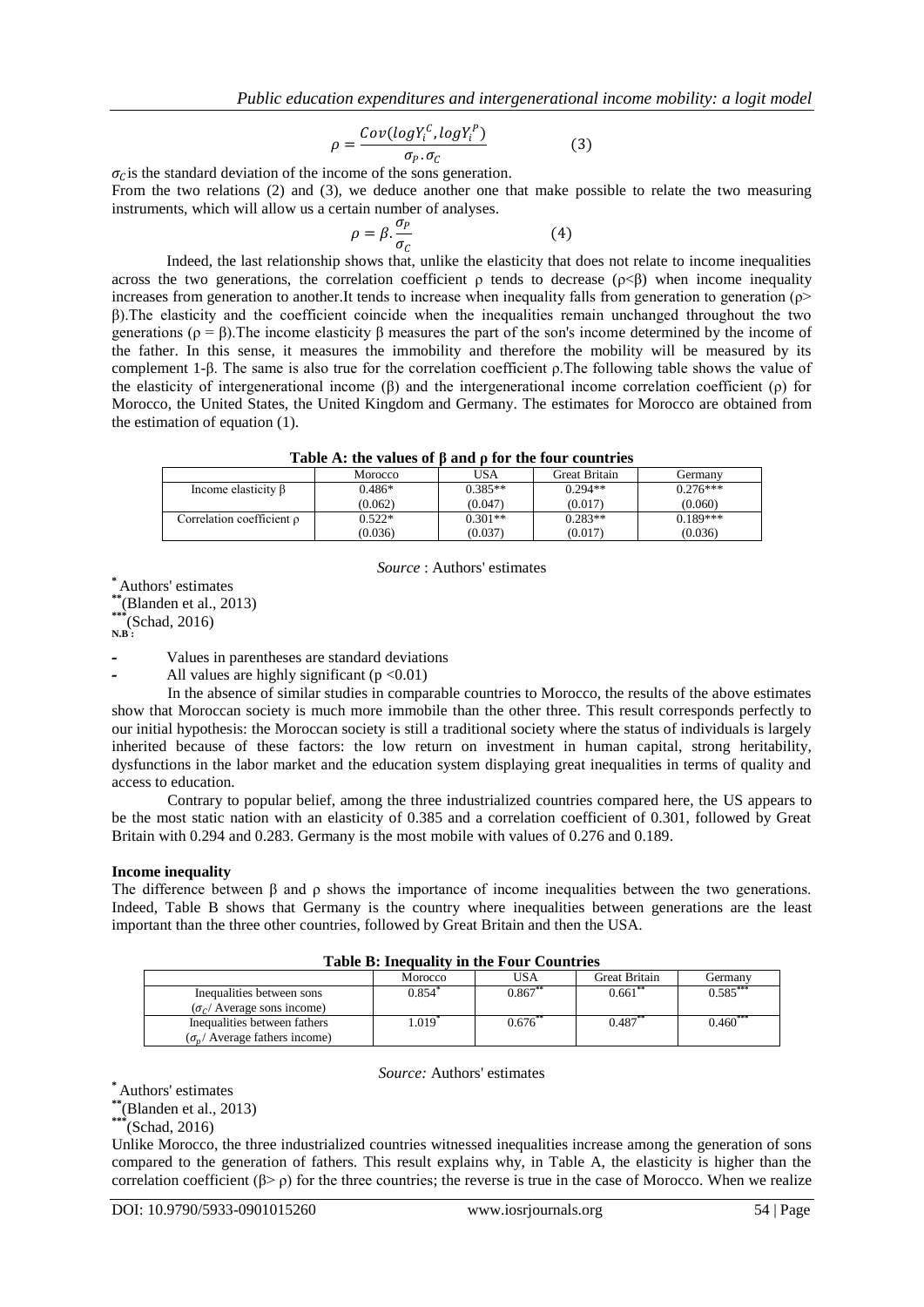that the average age of sons in Morocco is 33 years old in 2007 (date of the NSLSHM), (that is to say, the generation which experienced the painful measures of the Structural Adjustment Plan (SAP)), this decrease in inequalities among the generation of sons may seem unexpected. However, this decrease is limited to intragenerational inequalities, and the SAP measures have affected virtually all social categories. Indeed, economists agree that inequality increases in times of economic prosperity (Kuznets, 1955). In the other three countries, most economists agree that inequality has increased in recent decades, notably because of the collapse of the welfare state and the neoliberal policies that followed (Piketty, 2015).

### **Decomposition of elasticity β**

According to the literature, the economic status of an individual is influenced by social origindirectly,through the correlation between the two intergenerational incomes, and indirectly, through the interaction between the effect of parental income and the level of education attained by the child on the one hand, and the child's performance on the labor market on the other. In the following, we proceed in the following way: the pathway factors are added one by one in the order of their occurrence during the life of an individual. Thus, we will analyze successively the area of residence, then education and finally the sector of activity.

For reasons of simplification of our approach, we first analyze the education pathway factor combined with the effect of social origin as measured by parental income on the education of the son. The level of education as measured by the NSLSHM 2007 is a nominal variable, but for simplicity, we will consider it as a continuous variable. For this, we will estimate the following regression:

$$
Ed_i^C = \alpha_{Ed} + \lambda_{Ed} Log Y_i^P + e_{1i} \qquad (5)
$$

 $\alpha_{Ed}$  is the average level of education achieved by the generation of sons with a logarithm of zero parental income.  $\lambda_{Ed}$  is the effect of social origin on the level of education achieved by the generation of children. Finally,  $e_{1i}$  is the error term. On the other hand, according to the literature, the income of the son is a function of both his social origin and of his level of education attained. This implies the estimation of the following relation:

$$
LogY_i^C = \omega_1 + \rho_{Ed} Ed_i^C + \gamma_{Inc} LogY_i^P + v_{1i} \quad (6)
$$

 $\rho_{Ed}$  is the return on education in the labor market or the return on investment in human capital;  $\gamma_{Inc}$  measures the effect of social origin on the economic success of an individual; $\omega_1$  is the logarithmic mean of income of the generation of sons with a level of education and a logarithm of zero parental income. Finally,  $v_{1i}$  is the error term. From the two relations (5) and (6), we deduce the following relation:

 $LogY_i^C = \omega_1 + \rho_{Ed} \alpha_{Ed} + (\rho_{Ed} \lambda_{Ed} + \gamma_{Inc}) LogY_i^P + \rho_{Ed} e_{1i} + v_{1i}$  (7)

By analogy of the two equations (1) and (7), we conclude to the following relation:

$$
\beta = \rho_{Ed} \lambda_{Ed} + \gamma_{Inc} \qquad (8)
$$

The first term of this equation shows the indirect effect of education on son's income. It is equal to the product of the return of education and the effect of social origin on academic performance. The second term shows its direct effect. In other words, the first term has the part of β explained by the education channel, while the second term is the part of β explained by other factors.

By decomposing the "education" factor into three factors: primary education, secondary education and tertiary education, and proceeding in the same way as previously, we obtain the following relation:

$$
\beta = \lambda_{Ed1}\gamma_{Ed1} + \lambda_{Ed2}\gamma_{Ed2} + \lambda_{Ed3}\gamma_{Ed3} + \gamma_{Inc}
$$
 (8)

Similarly, for the factor "sector of activity", we have the following relation:

$$
\beta = \lambda_{Ed} \gamma_{Ed} + \lambda_{Occ} \gamma_{Occ} + \gamma_{Inc} \qquad (9)
$$

In the first sequence, we consider only one factor and parental income in determining the income of son's generation.The estimation of equation (7) for the three factors successively (residence, education, branch of activity) allows us to evaluate the importance of each factor in the mobility process.This is obtained by deducing from the coefficient  $\beta$  obtained by estimating equation (1), the new coefficient  $\gamma_{inc}$  obtained after the estimation of equation (6) for each factor.The percentages are obtained by reducing this difference to the total of β. The results, shown in the first column of the following table, show that the most important factor in the IIM process in Morocco is the "Occupation", accounting for 19% of the total of β. The level of education explains 13% while the area of residence explains only 5%.

The coefficients in the first column show that residing in the urban environment increases the chances of an individual to have a different income from that of his father in comparison with the group residing in the rural environment.Given that the descriptive statistics show that the incomes of urban dwellers are 35% higher than those of the rural population, and that the decline in the relative income  $(Y^{C}/Y^{P})$  Coefficient, we can confirm that not only is the city more mobile than the countryside, but also that it is upward mobile.

As for the education factor, the coefficients also show that among the three levels of education, only tertiary education contributes positively to mobility by weakening the father-son economic link expressed by the coefficient of immobility β relative to the group "without Education".Individuals with primary or secondary education are less likely to have a different income from their parental incomethan those without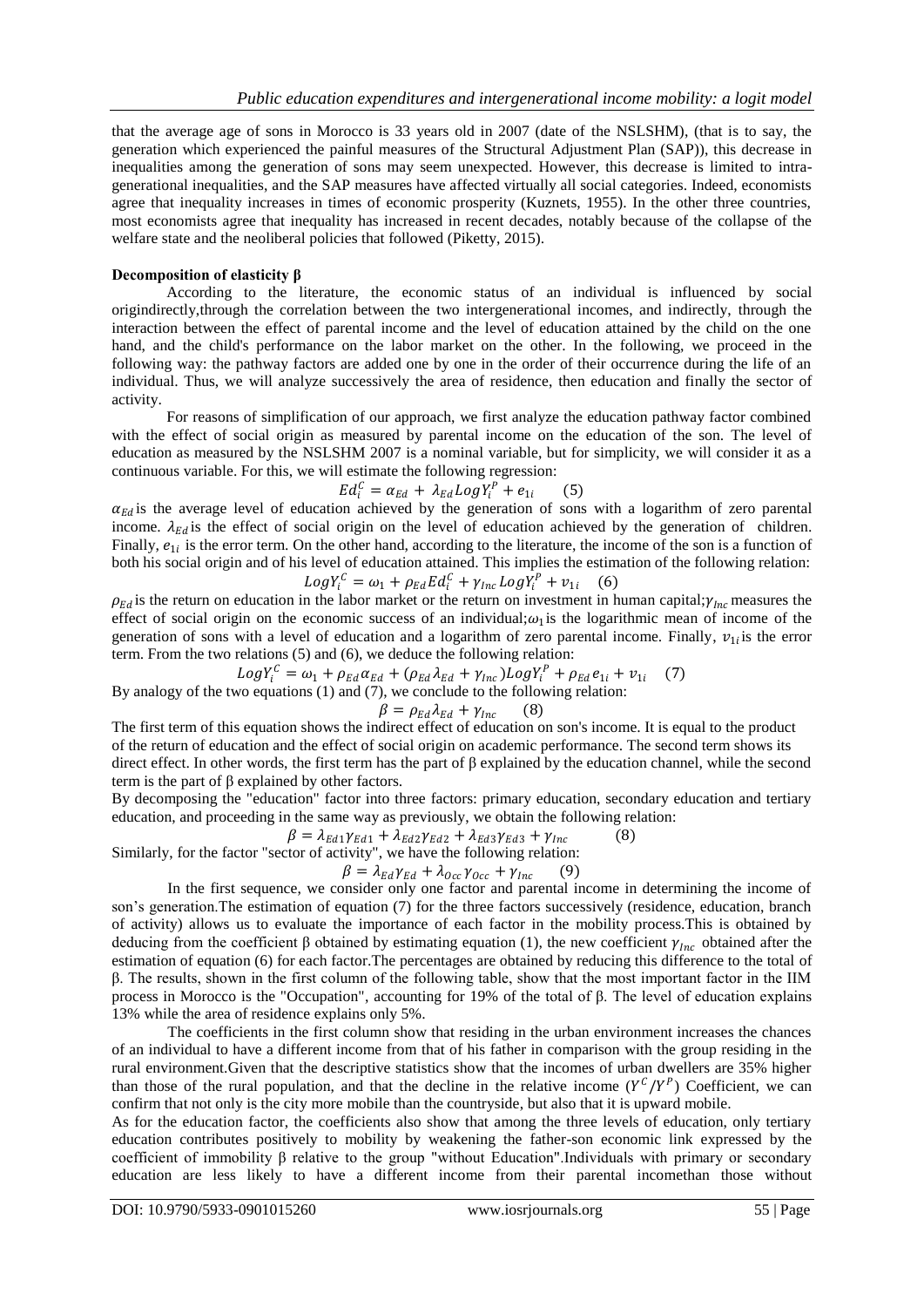education.While the outcome for tertiary education can be explained by the high return on education, and consequently, this is an upward mobility, the results of the two other levels seem strange.However, when we calculate the returns for each level of education, only primary education has a lower return than that of the reference group (i.e. "without education").Based on this observation, the immobility observed at the level of the group with secondary education can be explained as follows: the descriptive statistics show that the parents of sons withsecondary education are distributed around the median income. Holders of secondary education cannot aspire to more than a median income; hence this immobility.

| Tuble Oil actor contribution to mobility |                       |                |                 |                |              |                |  |  |
|------------------------------------------|-----------------------|----------------|-----------------|----------------|--------------|----------------|--|--|
|                                          | Sequence (1)          |                | Sequence $(2)$  |                | Sequence (3) |                |  |  |
|                                          | Part de B             | $%$ de $\beta$ | Part de $\beta$ | $%$ de $\beta$ | Part de B    | $%$ de $\beta$ |  |  |
| Area of residence                        | 0.024                 | 5%             | 0.021           | 4%             | 0.020        | 4%             |  |  |
| Primary education Edu1                   | $-0.076$ <sup>*</sup> |                |                 |                |              |                |  |  |
| Secondary education Edu2                 | $-0.094$ <sup>*</sup> |                |                 |                |              |                |  |  |
| Tertiary education Edu3                  | $0.407*$              |                |                 |                |              |                |  |  |
| Total education                          | 0.059                 | 13%            | 0.053           | 11%            | 0.048        | 10%            |  |  |
| Construction                             | $0.179**$             |                |                 |                |              |                |  |  |
| Industry                                 | $0.352$ **            |                |                 |                |              |                |  |  |
| Public service                           | $0.648***$            |                |                 |                |              |                |  |  |
| <b>Services</b>                          | $0.367**$             |                |                 |                |              |                |  |  |
| Total « Occupation »                     | 0.090                 | 19%            |                 |                | 0.055        | 11%            |  |  |
|                                          |                       |                |                 |                |              |                |  |  |

**Table C:Factor contribution to mobility**

*Source:*Authors' estimates

- (1) Each factor taken apart
- (2) The factors of "Area of residence" and "education"
- (3) Factors "Area of residence", "Education" in addition to "Occupation"

Higher graduates generally work in public service or in modern sectors of the economy, which explains the high return on this type of education. On the other hand, even if the level of education attained is positively correlated with parental income, children from disadvantaged backgrounds who reach higher education achieve a significant income differential in relation with their parents. Thus, the return of this level and free access to higher education explain its positive contribution to mobility.

Regarding the "sector of activity" factor explaining 19% of the β coefficient in Morocco, all sectors contribute positively to reducing immobility in relation to the agricultural sector (reference group). This result is corroborated by the data from the occupational mobility table D, which shows a strong reproduction at sector level (Appendices). The government sector is by far the largest contributor to reducing the father-son economic link with 65% more than the agricultural sector, followed by the tertiary sector, industry and construction with 37%, 35% and 18%, respectively. The calculation of sectorial returns shows virtually the same ranking as that of the contribution to immobility seen above, which suggests an upward mobility of these sectors relative to the agricultural sector. However, the regression of relative income  $(Y^{C}/Y^{P})$  on the "Occupation" factor shows that indeed all sectors contribute positively to agriculture in the ascending IIM except for the service sector,which displays rather a descending mobility. This result will seem normal when we take into consideration that this sector covers a wide range of small jobs in the informal sector.

In the second sequential analysis, we take as independent variables the "Area ofresidence" and "Education". The results shown in the second column of Table 5 show that the share of β explained by the area of residence decreased from 5% to 4% compared to the first sequence, whereas education saw its contribution slightly decrease from 13% to 11%. The combination of the two factors "Area of residence" and "Education" does not add much to the explanation of immobility since the explained part of β does not exceed 15%. Moreover, the results are not significant and problems of collinearity appear.

In the third sequential analysis that takes into account the three factors combined ("Area of residence, education and Occupation), the explained portion of immobility increases to 25% while 75% is due to other unknown factors. The "Occupation" factor is still the stronges, explaining 11% of immobility, followed by "Education" with 10% and finally the "Area of residence" with 4%. Moreover, the results of "Area of residence" are not very significant once again, and when we rerun the analysis by retaining only the two factors, "Education" and "Occupation", the results become highly significant and account for practically the same proportion of β. The relative contribution of each level of education (for each sector of activity) remains the same as in the first sequential analysis where only one factor was considered. That is, urban dwellers are more mobile than rural dwellers, tertiary graduates more mobile than "uneducated", secondary and primary school graduates are less mobile than "uneducated".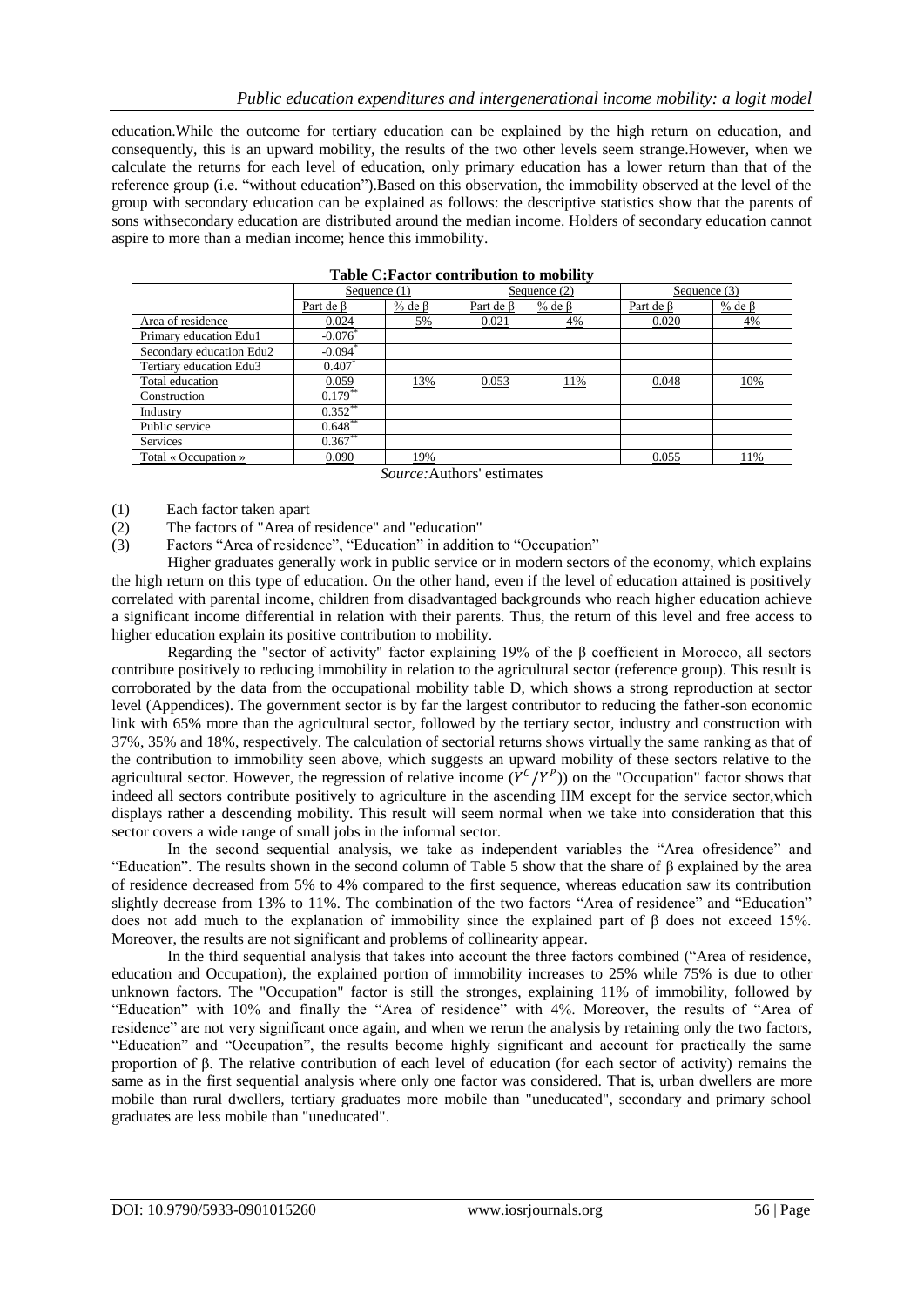#### **Section II: Intergenerational economic mobility: the Logit model**

In order to test the validity of the results we have found for Morocco in section I, we will develop in this section II a Logit model that we consider more suitable for studying IIM.Indeed, in the following, we have made a change with respect to the literature. Hence, the dependent variable IIM is a dichotomous variable which takes the value 1 if the income of the son is different from the parental income by more than 25%  $\left(\frac{|Y^C - Y^{CP}|}{\sigma P}\right)$  $\frac{1}{\gamma P}$  > 25%) %) and the value 0 in the contrary case  $\frac{|Y^C - Y^{CP}|}{\nu^p}$  $\frac{1}{\gamma P}$   $\leq$  25%). The Logit model is well prepared for this type of regression.

#### **Logit model**

According to our discussion above, the IIM is determined by the level of education attained, whether primary, secondary or ,  $Ed_2$ ,  $Ed_3$ ).It is also a function of the occupation  $(0cc_1, 0cc_2, 0cc_3, 0cc_4, 0cc_5)$  and area of residence (U, R). To facilitate interpretation, the social origin will be presented by the logarithm basedon its parental income  $(Inc_i^p) = \frac{Log Y_i^p}{Log 2}$  $\frac{\log t_i}{\log 2}$ )). To avoid the obstacles posed by the regression of a dichotomous variable, we regress its odds ratio:

$$
Logit_i = Ln \frac{\Pr[W_0 = 1]}{1 - \Pr[W_0 = 1]}= \alpha + UR_i + \beta_1 Ed_{1i} + \beta_2 Ed_{2i} + \beta_3 Ed_{3i} + \gamma_1 Occ_{1i} + \gamma_2 Occ_{2i} + \gamma_3 Occ_{3i} + \gamma_4 Occ_{4i} + \gamma_5Occ_{5i} + Inc_i^p + \epsilon_i \qquad (10)
$$

In what follows, we present and analyze the results obtained.

#### **The results**

The results of the estimation of equation (10) are shown in the following Table D:

|                     | Tuble D: The results of the logistic regression model |           |       |        |
|---------------------|-------------------------------------------------------|-----------|-------|--------|
| Pathway factors     | Coef.                                                 | Std. Err. |       | P >  z |
| Urban               | 0.15                                                  | 0.4018    | 0.19  | 0.848  |
| Primary education   | 0.86                                                  | 0.222     | 1.51  | 0.03   |
| Secondary education | 0.32                                                  | 0.224     | 1.47  | 0.142  |
| Tertiary education  | 2.06                                                  | 0.245     | 1.55  | 0.05   |
| <b>Buildings</b>    | 2.02                                                  | 0.220     | 0.825 | 0.01   |
| Industry            | 2.40                                                  | 0.231     | 0.784 | 0.01   |
| <b>Services</b>     | 4.26                                                  | 0.212     | 0.812 | 0.01   |
| Government          | 1.64                                                  | 0.215     | 0.775 | 0.01   |

**Table D: The results of the logistic regression model**

Source: Author's estimates

These results show that urban people are slightly more likely (over 15%) than rural people to have a significantly different income than their parents, although the level of significance is rather low.they also show that, with regard to education, tertiary education plays by far a major role in the mobility process. Indeed, a graduate of the university (respectively secondary and primary) has 2.06 (respectively 0.32 and 0.86) times to change his status relative to that of his parents that can do the "without education".For the "activity sector" factor, workers in services (respectively industry, construction and government) have 4.26 (respectively 2.40, 2.02 and 1.64) to be mobile than the reference group constituted by farmers. .

#### **III. Conclusion**

In this paper, we analyzed the role of three factors, namely, area of residence, education and occupation on income formation and the IIM. The analysis is done using two models: one borrowed from the literature of regressing son's generation income on all factors in addition to parental income, the other is to estimate a Logistic regression of the relative variation (plus or minus 25%) of intergenerational income. The results of the first and second models are strongly confirmed.

Indeed, according to the first model, residing in urban areas contributes to reducing the immobility of 5% than to reside in rural areas. This result is corroborated by the calculation of the odds ratios, since the latter model shows that an urban resident has a greater chance of having an income from his or her parental income than his / her rural counterpart. However, for this factor, the results are not significant for either the first or the second model.

Regarding to education, the first model shows that only tertiary education contributes to reducing immobility compared to "uneducated", while primary and secondary education contribute rather to the fortification of the father-son economic link. The calculation of the odds ratios affirms these results for tertiary and primary education, but not for secondary education. Indeed, an individual with primary education (tertiary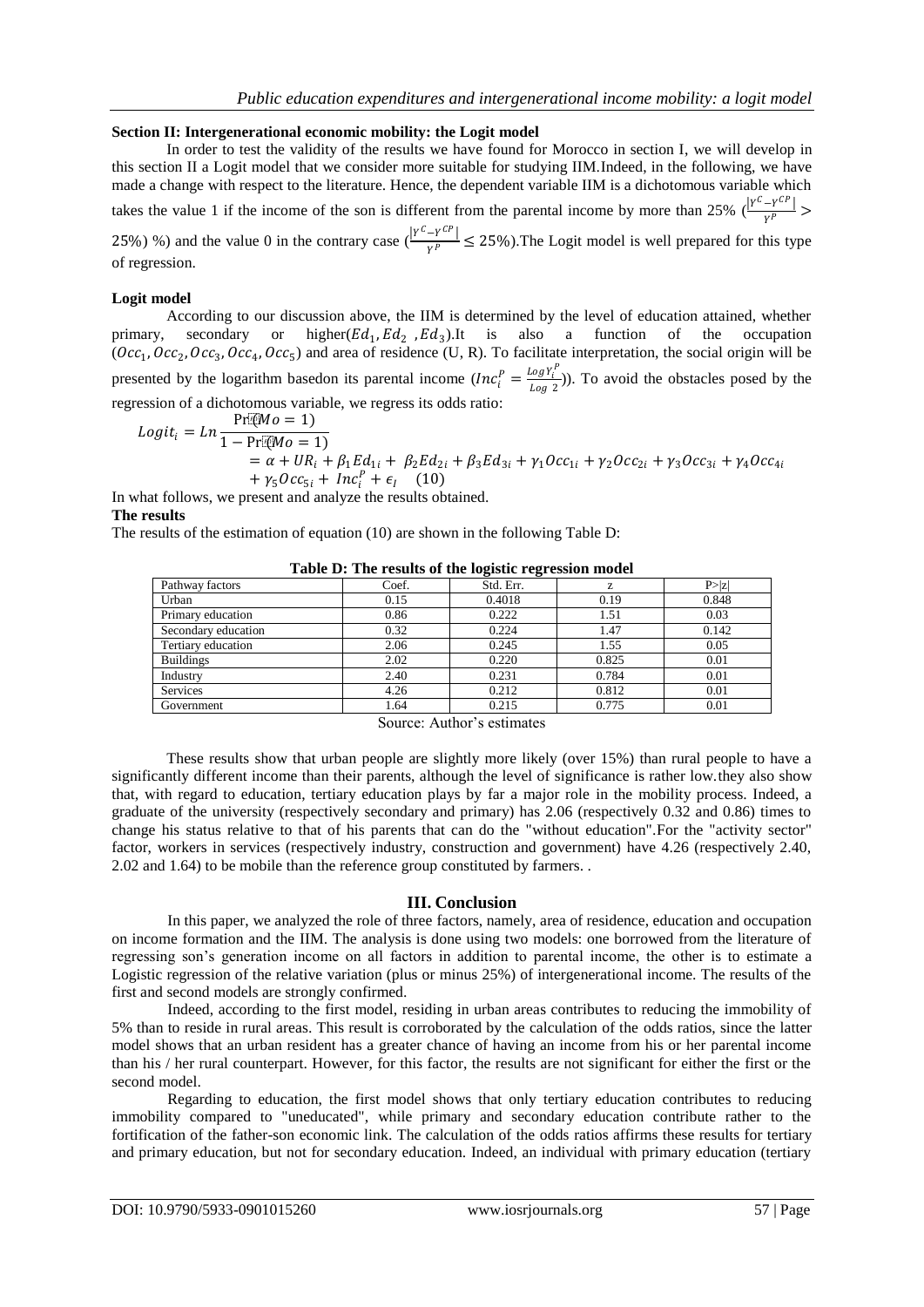education) has 0.86 (2.06) against an opportunity for another individual from the "uneducated" group. The result for the group with "secondary education" is not significant.

The factor "Occupation is the most important factor, according to the first model, explaining 19% of the observed immobility.Moreover, the group of farmers is the least mobile, followed by the one operating in the building, then the one in the industry and finally the group working in the administrative sector being by far the most mobile. The group working in services is more mobile than farmers are, but it is a downward mobility.These results were strongly supported by the second model with a very high degree of significance (p <0.01). Indeed, the calculation of chance ratios shows that an individual working in the construction sector (respectively industry, administration and service) has 2.02 (2.40, 4.26 and 1.64) respectively against a chance for an individual working in the agricultural sector to Have a 25% or more income relative to their parental income.

Briefly, we have shown in this paper that the sector of activity and education are the two main factors in the IIM process. In addition, tertiary education is the only one to contribute to attenuating the father-son economic link. On the other hand, farmers are the least mobile and individuals working in the government sector are the most mobile. These results were corroborated by the standard model taken from the literature as well as by the Logit model that we have developed for this purpose.

Comparing our results with those of industrialized countries, Moroccan society is more immobile than the USA, Great Britain and Germany. Inequalities between generations have increased in all three countries, while they have declined in Morocco. The education factor plays a lesser role in the IIM process compared to the other three countries due in part to its low return.

*Appendices*

| Appendix 1. Nomenclature of the level of education attained |                             |               |
|-------------------------------------------------------------|-----------------------------|---------------|
| $00 -$                                                      | No level                    |               |
| $01 -$                                                      | Kindergarten                | <sub>or</sub> |
| institution of religious education                          |                             |               |
| $02 -$                                                      | M'sid or Koranic            |               |
| School                                                      |                             |               |
| $03 -$                                                      | Primary                     | without       |
| vocational training                                         |                             |               |
| $04-$                                                       | Primary                     | with          |
| vocational training                                         |                             |               |
| $05 -$                                                      | Middle                      | school        |
| without professional training                               |                             |               |
| $06-$                                                       | Middle school with          |               |
| professional training                                       |                             |               |
| $07 -$                                                      | Secondary without           |               |
| vocational training                                         |                             |               |
| $08 -$                                                      | Secondary                   | with          |
| vocational training                                         |                             |               |
| $09-$                                                       | Higher                      | without       |
| professional training                                       |                             |               |
| $10-$                                                       | Higher                      | with          |
| professional training                                       |                             |               |
| $11-$                                                       | Other level                 |               |
|                                                             | Source: NSLSHM 2007's guide |               |

## **Appendix 2. Nomenclature of activity sectors**

| $01 -$ | Tertiary activities         |
|--------|-----------------------------|
| $02 -$ | Government                  |
| $03 -$ | Agriculture                 |
| $04 -$ | Others                      |
| $05 -$ | <b>Buildings</b>            |
| $06-$  | Commerce                    |
| $07 -$ | Inactifs                    |
| $08 -$ | Inactives                   |
| $09 -$ | Transport                   |
|        | Source: NSLSHM 2007's guide |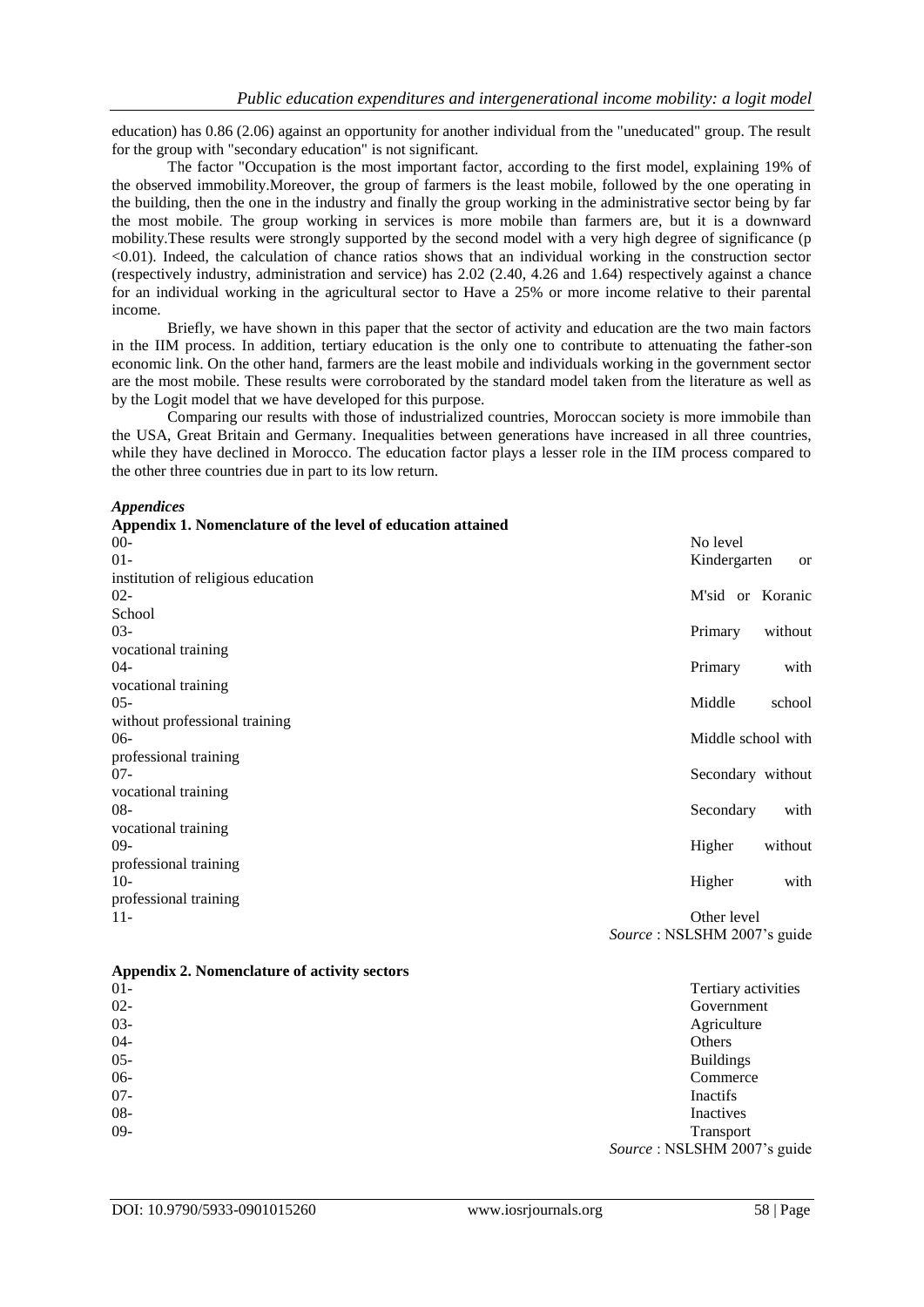| Father's level of | Son's level of education |         |           |            |       |  |  |
|-------------------|--------------------------|---------|-----------|------------|-------|--|--|
| education         | Without level            | Primary | Secondary | University | Total |  |  |
| Without level     | 242                      | 267     | 242       | 60         | 811   |  |  |
| Primary           |                          | 66      |           |            | 162   |  |  |
| Secondary         |                          |         |           |            | 116   |  |  |
| University        |                          |         |           |            | 20    |  |  |
| Total             | 245                      | 346     | 386       |            | 1109  |  |  |

#### **Appendix 3. School mobility table**

*Source*:calculated by the author from the NSLSHM

| Appendix 4. Socio-professional mobility table |  |
|-----------------------------------------------|--|
|-----------------------------------------------|--|

| Socioprofessional category |            | - -<br>Socioprofessional category of the son |              |           |          |       |  |  |
|----------------------------|------------|----------------------------------------------|--------------|-----------|----------|-------|--|--|
| of the father              | Government | Agri-culture                                 | Construction | Indus-try | Services | Total |  |  |
| Government                 |            |                                              |              |           | 10       |       |  |  |
| Agriculture                |            | 217                                          |              |           |          | 316   |  |  |
| Construction               |            |                                              | 23           |           |          |       |  |  |
| Industry                   |            |                                              |              |           |          | 34    |  |  |
| <b>Services</b>            |            |                                              |              | 20        | 39       | 86    |  |  |
| Total                      | 30         | 240                                          |              | 64        | 94       |       |  |  |

*Source*: calculated by the author from the NSLSHM

#### **Appendix 5. Statistical Summary of Sample Characteristics**

|                                            | Morocco    | $USA^*$  | Great Britain** | Germany         |
|--------------------------------------------|------------|----------|-----------------|-----------------|
| The average age of fathers                 | 52.2       | -------  | -------         | 43.4            |
| The average age of sons                    | 33.8       | -------  | -------         | 30.8            |
| The average annual income of fathers       | 27 855.61  |          | ------          | 34,939 (16,060) |
| Standard deviation                         | (28394.14) |          |                 |                 |
| The average annual income of fathers       | 20 664.29  | -------  | -------         | 28,956 (16,931) |
| Standard deviation                         | (17651.9)  |          |                 |                 |
| Index of inequalities among fathers        | 1.019      | 0.676    | 0.487           | 0.460           |
| Index of inequalities among sons           | 0.854      | 0.867    | 0.661           | 0.585           |
| Fathers with primary level or less         | 57.43%     | -------- | --------        | --------        |
| Sons with primary level or less            | 39.59%     | -------- | --------        | --------        |
| Fathers with middle school level or less   | 74.39%     | -------- | --------        | --------        |
| Sons with middle school level or less      | 66.10%     |          |                 |                 |
| Fathers with secondary level               | 14.74%     | -------- | --------        | --------        |
| Sons with secondary level                  | 17.32%     | -------- |                 |                 |
|                                            |            |          |                 |                 |
| Fathers with university level              | 10.58%     | -------  | -------         | -------         |
| Sons with university level                 | 16.33%     | -------  | -------         | -------         |
| The average annual income of rural fathers | 16039.73   | -------- | --------        | --------        |
| The average annual income of rural sons    | 15126.42   | -------- | --------        | --------        |
| The average annual income of urban fathers | 32923.89   |          |                 |                 |
| The average annual income of urban sons    | 22302.66   | -------- | --------        | --------        |

*Source* :

*\**NSLSHM 2007's guide

\* (Blanden et al., 2013)

 $*$ <sup>\*\*</sup>(Schad, 2016)

#### **Bibliography**

- [1]. Becker, G. S. (1964). *Human capital: a theoretical and empirical analysis, with special reference to education*. *Evaluation* (Vol. 24).
- [2]. Becker, G. S., & Tomes, N. (1986). Human capital and the rise and fall of families. *Journal of Labor Economics*, *4*(3 Pt. 2), 1–47. http://doi.org/10.1086/298118
- [3]. Blanden, J., Gregg, P., & Machin, S. (2005). Social Mobility in Britain : Low and Falling. *CentrePiece*, *Spring*, 18–20.
- [4]. Blanden, J., Gregg, P., & MacMillan, L. (2013). Intergenerational persistence in income and social class: The effect of within-group inequality. *Journal of the Royal Statistical Society. Series A: Statistics in Society*, *176*(2), 541–563. http://doi.org/10.1111/j.1467- 985X.2012.01053.x
- [5]. Checchi, D., Ichino, A., & Rustichini, A. (1999). More equal but less mobile? *Journal of Public Economics*, *74*(3), 351–393. http://doi.org/10.1016/S0047-2727(99)00040-7
- [6]. Gintis, H., & Bowles, S. (2002). Social Capital and Community Governance. *Economic Journal*. Retrieved from http://dialnet.unirioja.es/servlet/articulo?codigo=695705%5Cnpapers3://publication/uuid/14C8EECC-8D05-4FC3-B206- 2215DDED9090
- [7]. Kuznets, S. (1955). Economic growth and income inequality. *The American Economic Review*, *45*(1), 1–28. http://doi.org/10.2307/2118443
- [8]. Philippe Aghion, Howitt, P., & García-Peñalosa, C. (1998). *Endogenous growth Theory*. *Endo*. http://doi.org/10.1038/1982
- [9]. Piketty, T. (2015). About Capital in the Twenty-First Century. *American Economic Review: Papers & Proceedings*, *105*(5), 48–53.